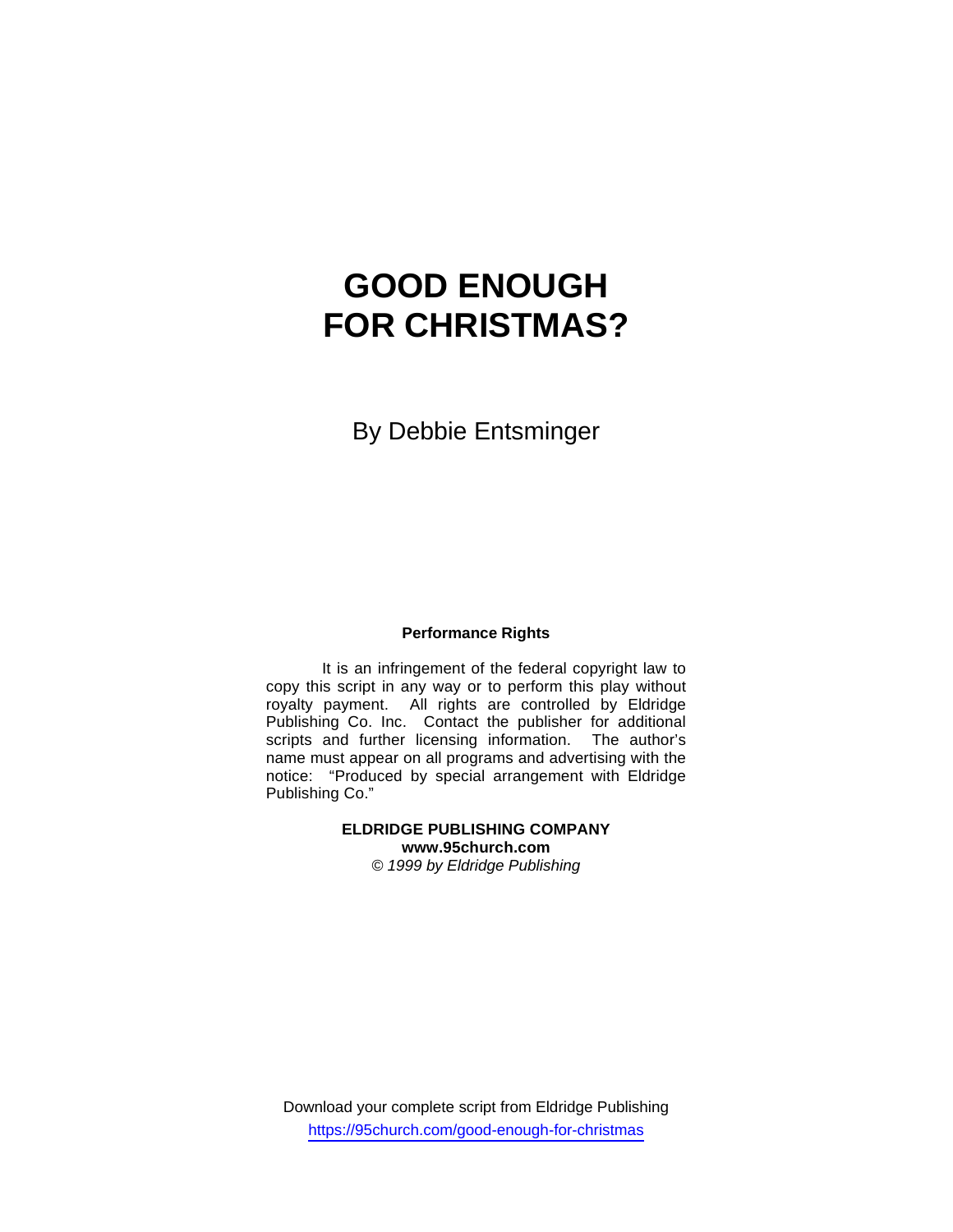*Good Enough for Christmas - 2 -*

#### **DEDICATION**

*To my Heavenly Father. This play has been written to the*  praise of Your glory. Though I didn't deserve it and never *will, thank you for giving me the best Christmas gift ever! Ephesians 2:8,9.* 

*The Playwright* 

## **STORY OF THE PLAY**

 It's Christmas and everyone is happy. Everyone, that is, except Travis, who tried to play a little joke on the pastor's wife and now only has sticks and stones to look forward to. His grief is intensified by Felicity whose perfect record this past year has earned her all that she wants for Christmas and she wants 364 gifts, one for each day of her goodness.

 After Felicity blows her contract and loses everything, they both learn that there is still one gift they can receive for Christmas...one that no one can ever be good enough to earn (Isaiah 64:6.), but you don't have to (Ephesians 2:8,9.): It is God's gift of eternal life...and it's the best gift of all!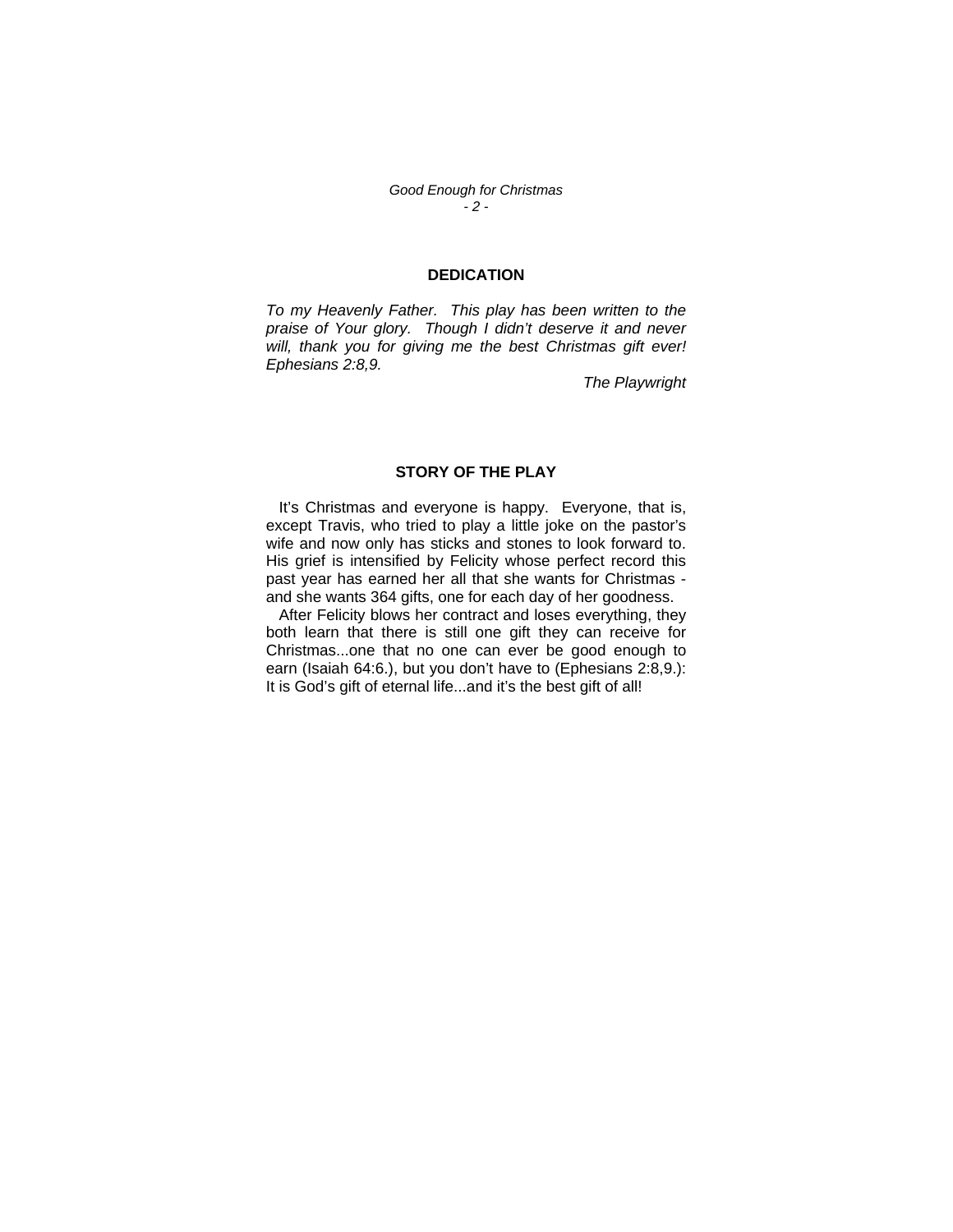*Good Enough for Christmas - 3 -*

## **CAST OF CHARACTERS**

| Major roles: |                 |                       |
|--------------|-----------------|-----------------------|
| <b>KIP</b>   | <b>TRAVIS</b>   | <b>KRISTI</b>         |
| LOUIS        | <b>THERESA</b>  | JAMES                 |
| <b>TEDDY</b> | <b>FELICITY</b> | <b>JONATHAN</b>       |
| LEANNE       | MRS. PRICE      | <b>PASTOR JOHNSON</b> |

#### **Roles that could be doubled:**

| ANITA                         | <b>CHARLES</b> | <b>MARTHA</b>  |
|-------------------------------|----------------|----------------|
| JULIE                         | <b>JUDY</b>    | <b>BETSY</b>   |
| <b>MADISON</b>                | <b>GRANT</b>   | SARAH          |
| <b>SHEILA</b>                 | JOY.           | <b>CONNIE</b>  |
| <b>TONY</b>                   | <b>DENNIS</b>  | <b>KATRINA</b> |
| <b>MEGAN</b>                  | <b>MELISSA</b> |                |
| MRS. CAMPEN (Offstage voice.) |                |                |

*NOTE: Many roles can be doubled or changed from boys to girls or vice versa. Also, you can add more characters if needed by giving some of lines from the major roles to extras.* 

**SETTING:** The main setting is the fellowship Hall of Pinebrook Community Church which the kids are decorating for Christmas. At the beginning it's pretty bare, just an artificial Christmas tree in a stand, since the kids bring almost everything in with them. A second set, which is played before the curtain with optional greenery, is outside at a park. There is a table with a sign taped to the front which reads, "Jonathan's Fix-it Table. Toys Repaired While U Wait. Pay What You Can, Only If You Can." Another sign reads, "Open" on one side and "Closed" on the other.

**PROPS**: Christmas tree and decorations, ornaments, metal can, cookies on a tray, scrolled list of presents, Bible, screwdriver, doll, headphones, electronic game, quarter, Dust Buster, ten-dollar bill, one-dollar bill, can with money in it, vacuum, bucket and rags, gallon of water, towels, small bottle of bleach, two toy horses.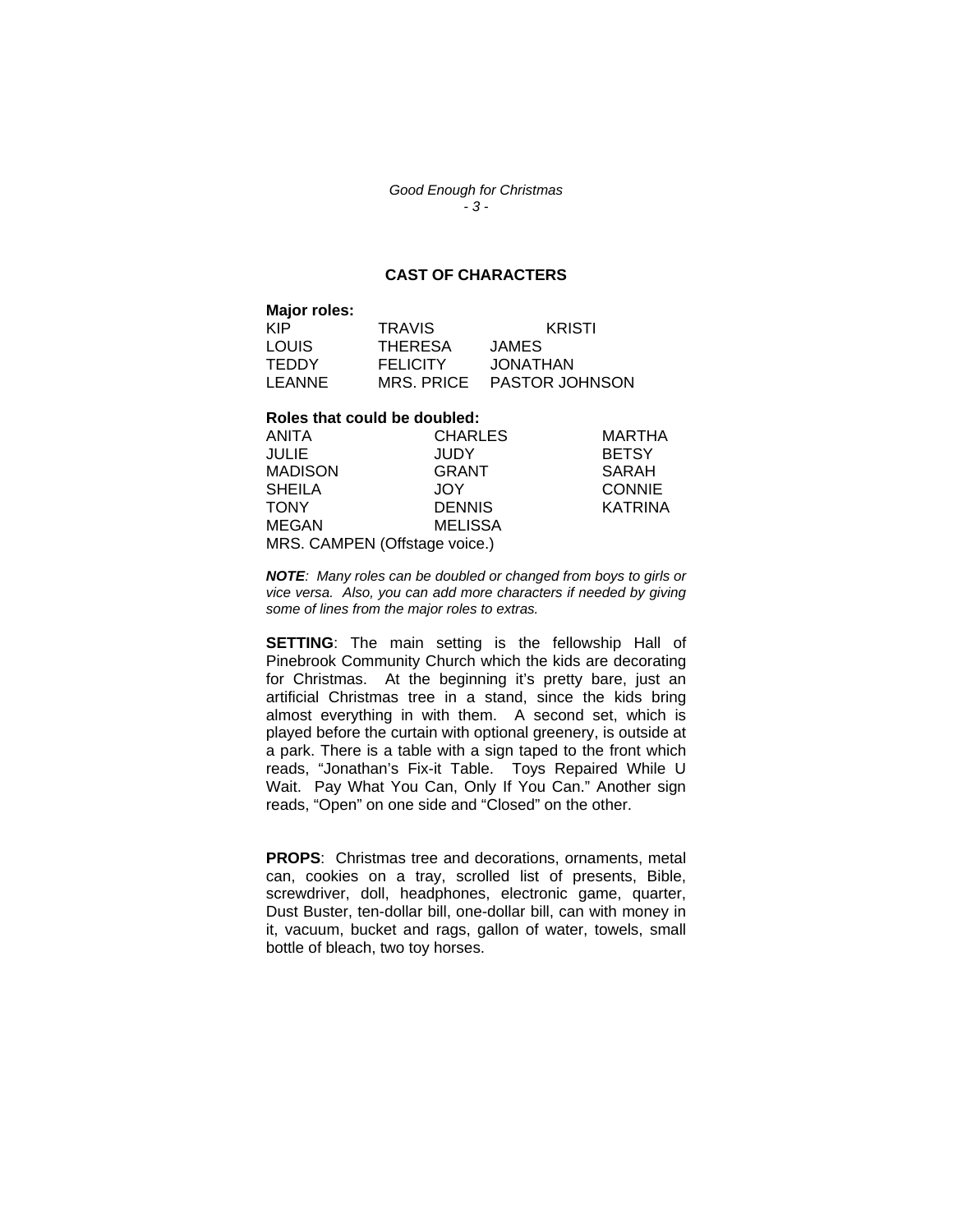*Good Enough for Christmas - 4 -*

## **DIRECTOR'S NOTES**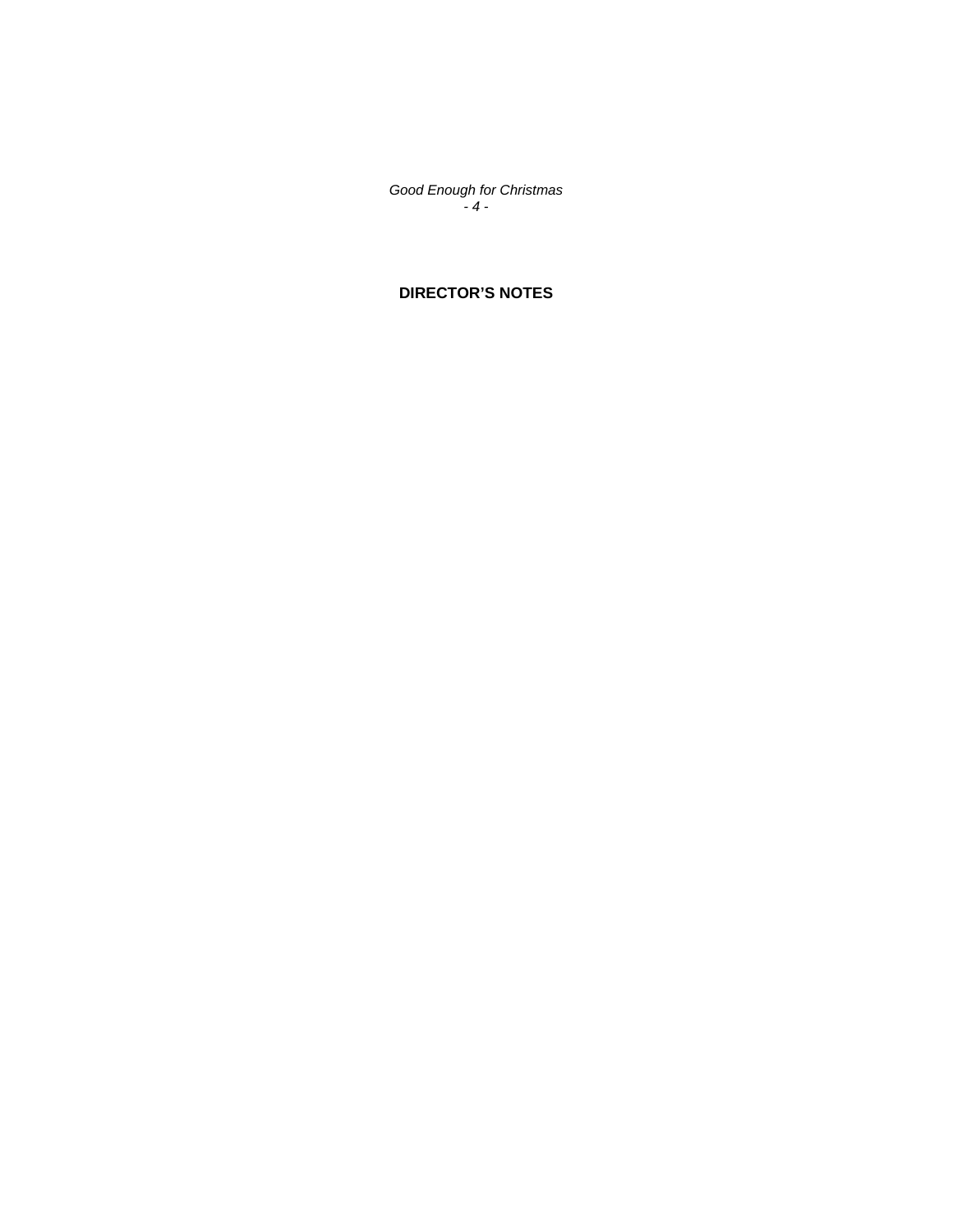#### **Scene 1**

*(AT RISE: JAMES and TEDDY are straightening the Christmas tree. KIDS enter and start decorating. After a few beats TRAVIS enters, obviously upset. He kicks a metal can over and picks up a stray ornament and throws it out of the way, hard.)* 

KIP: *(Concerned.)* What's up with you?

TRAVIS: Just go away and leave me alone, will you?!

KIP: Hey! I'm your buddy, remember?! I just thought ...maybe having a friend to listen might help.

TRAVIS: Well, you thought wrong. All I need right now is space. And you're in the way. *(Glares at HIM.)* 

KIP: *(Backs up.)* No problem. You can have all the space you want.

KRISTI: *(Rushing in.)* KIP! Oh, Kip! You won't believe what I just found out. I overheard Mom and Dad saying they're going to buy each of us a horse for Christmas.

KIP: Really?!

KRISTI: Really! Oh, Kip, just think of all the fun we're going to have learning to ride them.

JUDY: Will you let me ride, too?

KRISTI: Sure thing.

LOUIS: Can I feed him some sugar cubes? I hear they really like those.

ANITA: Can I pet him?

KRISTI: I'm sure he'd like that.

KIP: I can't wait to teach mine some neat tricks.

TRAVIS: Just don't forget all that manure you're gonna have to scoop up. *(Holds nose and walks noisily DSR.)* P-U!

KRISTI: What's with him?

KIP: Don't even ask. Unless you want to get your head bit off.

THERESA: *(Enters carrying cookies on a tray and asks KRISTI.)* Would you like a cookie? I baked them myself.

KRISTI: Thanks, Theresa.

JAMES: Hey, how about some for the hardworking men over here?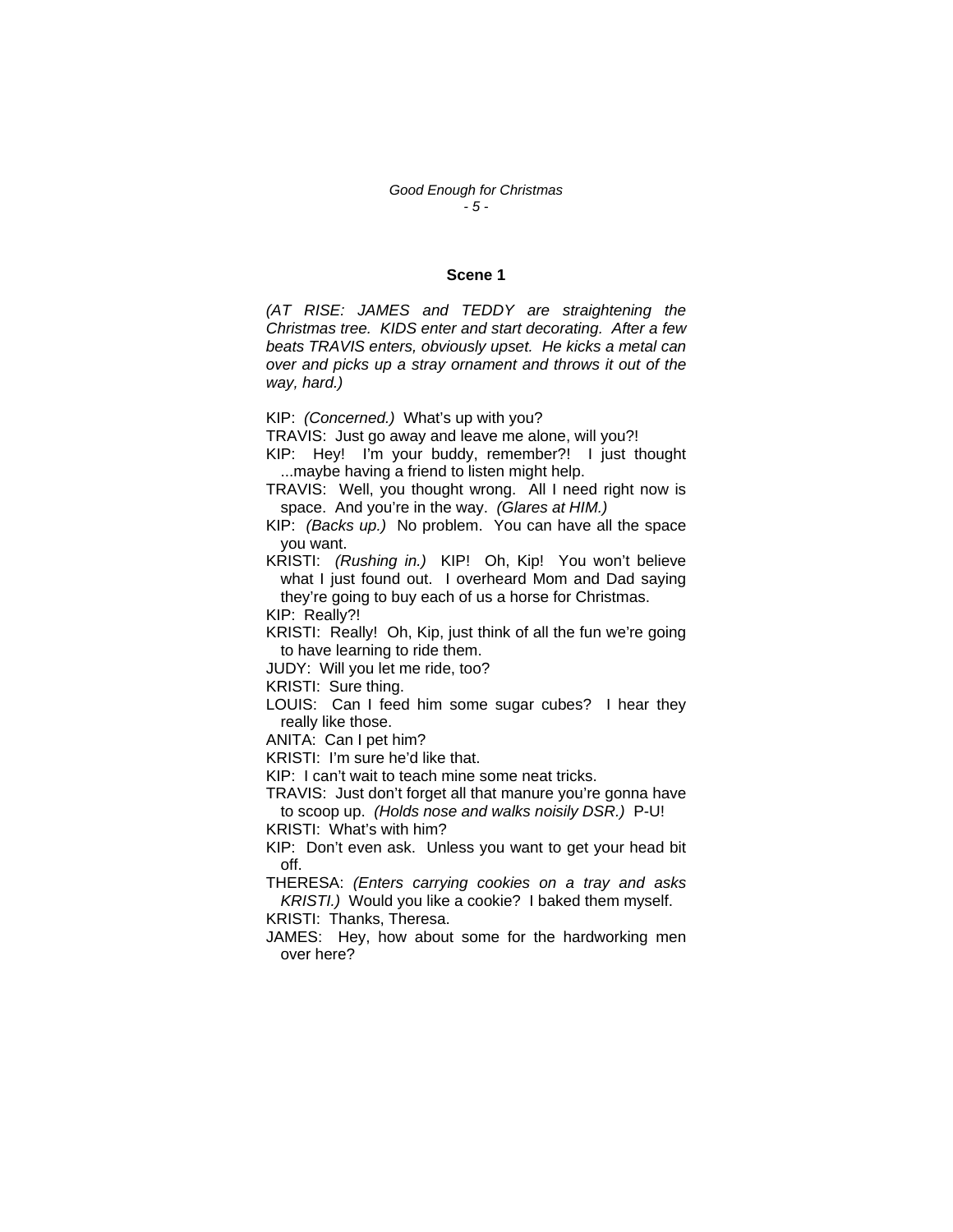*Good Enough for Christmas - 6 -*

TEDDY: It takes a lot of energy to get a Christmas tree up. DENNIS: Especially this tree! THERESA: I was just on my way over. JAMES: Thanks!

*(SHE hands JAMES one and he eats it right away.)* 

DENNIS: Yeah, thanks!

TEDDY: *(Chomping on HIS cookies.)* Mmhmm.

THERESA: You guys sure are doing a good job on the tree. It almost looks real.

CHARLES: *(Looking the cookies over carefully.)* And your cookies almost look good enough to eat. But I don't know...

TEDDY: I'd be happy to eat yours for you.

CHARLES: Nah! I'm a man. *(HE grabs one up quick.)* I can stomach anything. *(HE takes a bite.)* Hey! These really are good. I'm impressed. *(HE takes another one, then SHE crosses DSR to TRAVIS to offer him one.)* 

THERESA: Travis?

TRAVIS: *(Roughly.)* What?

THERESA: Would you like a cookie?

TRAVIS: *(Yells.)* NO!

THERESA: Well, you don't have to yell about it.

TRAVIS: Look...I've just lost my appetite, that's all.

LEANNE: *(Crossing to THEM.)* You've lost your appetite? That's a first.

MARTHA: Travis, what's up? I just saw you this morning and you were flying higher than a kite. Remember, only ten more days till Christmas.

TRAVIS: For you maybe. Try 374 for me.

LOUIS: How can it be that many for him?

TRAVIS: Think about it.

JULIE: So, you're skipping Christmas this year?

TRAVIS: Not voluntarily. The verdict was just handed down this afternoon.

LOUIS: Verdict?

THERESA: Who was the judge?

TRAVIS: My dad.